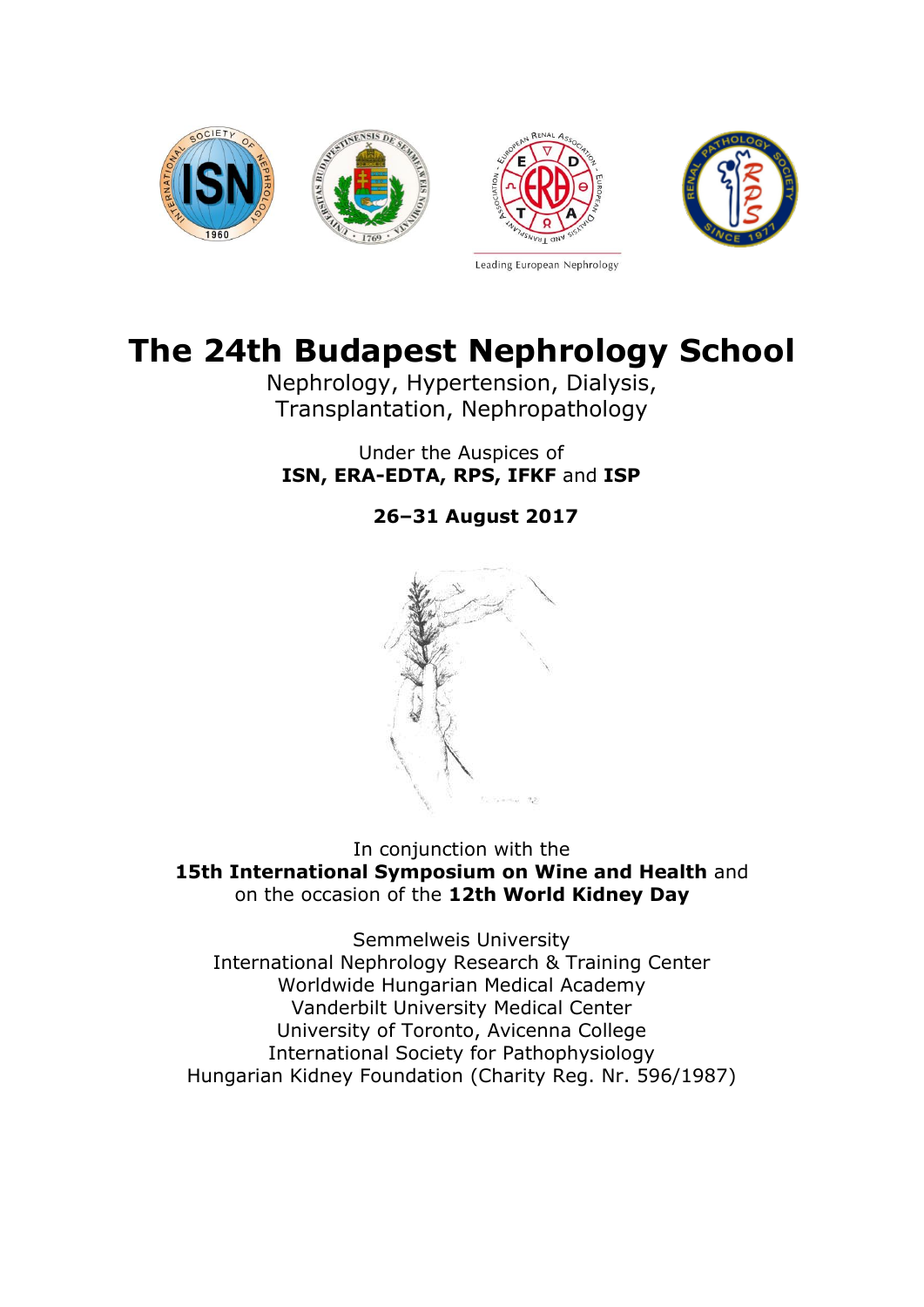#### **Csaba Ambrus, MD, PhD**

Division of Nephrology-Hypertension, Szent Imre Teaching Hospital, Budapest B.Braun Avitum Hungary Dialysis Network, Budapest Tetenyi u 12-16 1115 Budapest, Hungary [csambrus@medx.hu](mailto:csambrus@medx.hu)

#### **Susan Allison, PhD**

Nature Reviews Nephrology 4 Crinan Street London, N1 9XW [s.allison@nature.com](mailto:s.allison@nature.com)

# **Kerstin Amann, MD**

Professor Dept. of Nephropathology, University of Erlangen-Nürnberg, Krankenhausstr. 8- 10, 91054 Erlangen, Germany [Kerstin.Amann@uk](mailto:Kerstin.Amann@uk-erlangen.de)[erlangen.de](mailto:Kerstin.Amann@uk-erlangen.de)

# **Davide Bolignano, MD**

CNR-Institute of Clinical Physiology, c/o Ospedali Riuniti- Via Vallone Petrara **SNC** 89124 Reggio Calabria, Italy [davide.bolignano@gmail.com](mailto:davide.bolignano@gmail.com)

#### **Ernő Péter Botos, MD**

Professor and Head Institute for Viticulture and Enology Corvinus University Úrihegy 5/A H-6000, Kecskemét Hungary Tel: +36-76-494-888 Fax: +36-76-494-924 [botosep@upcmail.hu](mailto:botosep@upcmail.hu)

#### **Marc E. De Broe, MD, PhD**

em Professor of Medicine University of Antwerp Laboratory of Pathophysiology Universiteitsplein 1 2610 Wilrijk/Antwerpen, **Belgium** Tel: +32-9-3485515 Fax: +32-3-820-2592 [marc.debroe@uantwerpen.be](mailto:marc.debroe@uantwerpen.be)

# **FACULTY**

#### **Tibor Fulop, MD**

FMC Extracorporeal Organ Replacement Center, University of Debrecen Health Science Center Medical University of South Carolina, Department of Medicine, Charleston, SC, USA [tiborfulop.nephro@gmail.com](mailto:tiborfulop.nephro@gmail.com)

#### **Danica Galešić Ljubanović, MD, PHD**

Professor of Pathology and Professor of Physiology, Head of Department of Renal Pathology and Electron Microscopy Dubrava University Hospital University of Zagreb School of Medicine and Dubrava University Hospital, Zagreb, Croatia [danica.ljubanovic@mef.hr](mailto:danica.ljubanovic@mef.hr)

# **Giovanni Gambaro, MD, PhD**

Professor Division of Nephrology and Dialysis Columbus-Gemelli University Hospital Catholic University, School of Medicine Rome, Italy Tel: +39-06-35034434 [giovanni.gambaro@unicatt.it](mailto:giovanni.gambaro@unicatt.it)

#### **Kishore Gopalakrishnan, MD**

Head of Nephropathology group Department of Histopathology University Hospital Coventry and Warwickshire Coventry United Kingdom [kishore.gopalakrishnan@uhcw](mailto:kishore.gopalakrishnan@uhcw.nhs.uk) [.nhs.uk](mailto:kishore.gopalakrishnan@uhcw.nhs.uk)

# **Simin Goral, MD**

Professor of Medicine Transplant Fellowship Program Director University of Pennsylvania Medical Center

3400 Spruce street One Founders 19104 - Philadelphia, PA, U.S.A. Tel: +1-215-662-3460 Fax: +1-215-615-0349 [simin.goral@uphs.upenn.edu](mailto:simin.goral@uphs.upenn.edu)

#### **Ágnes Haris, MD, PhD**

Head of Nephrology Department St. Margit Hospital Bécsi út 132., 1032 Budapest, Hungary Tel: +36-1-250-2170 Fax: +36-1-430-4807 [agnesharis@hotmail.com](mailto:agnesharis@hotmail.com)

#### **J. Harold Helderman, MD**

Professor of Medicine, Microbiology and Immunology Assistant Dean (retired), Vanderbilt University School of Medicine Vanderbilt University Medical Center Medical Director, Vanderbilt Transplant Center 21st Avenue South Garland S-3223 Medical Center North Nashville, TN 37232-2372 United States Tel: +1-615-322-6976 Fax: +1-615-343-7156 [hal.helderman@vanderbilt.edu](mailto:hal.helderman@vanderbilt.edu)

#### **Sadayoshi Ito, MD, PhD**

Professor of Medicine and Head, Nephrology, Endocrinology and Hypertension Tohoku University 1-1-2-chome, Katahira, Aobaku, Sendai 980-0077 JAPAN [db554@med.tohoku.ac.jp](mailto:db554@med.tohoku.ac.jp)

#### **Béla Iványi, MD, DSc**

Professor of Pathology Head of the Department of Pathology University of Szeged Állomás u. 1. H-6720 Szeged Hungary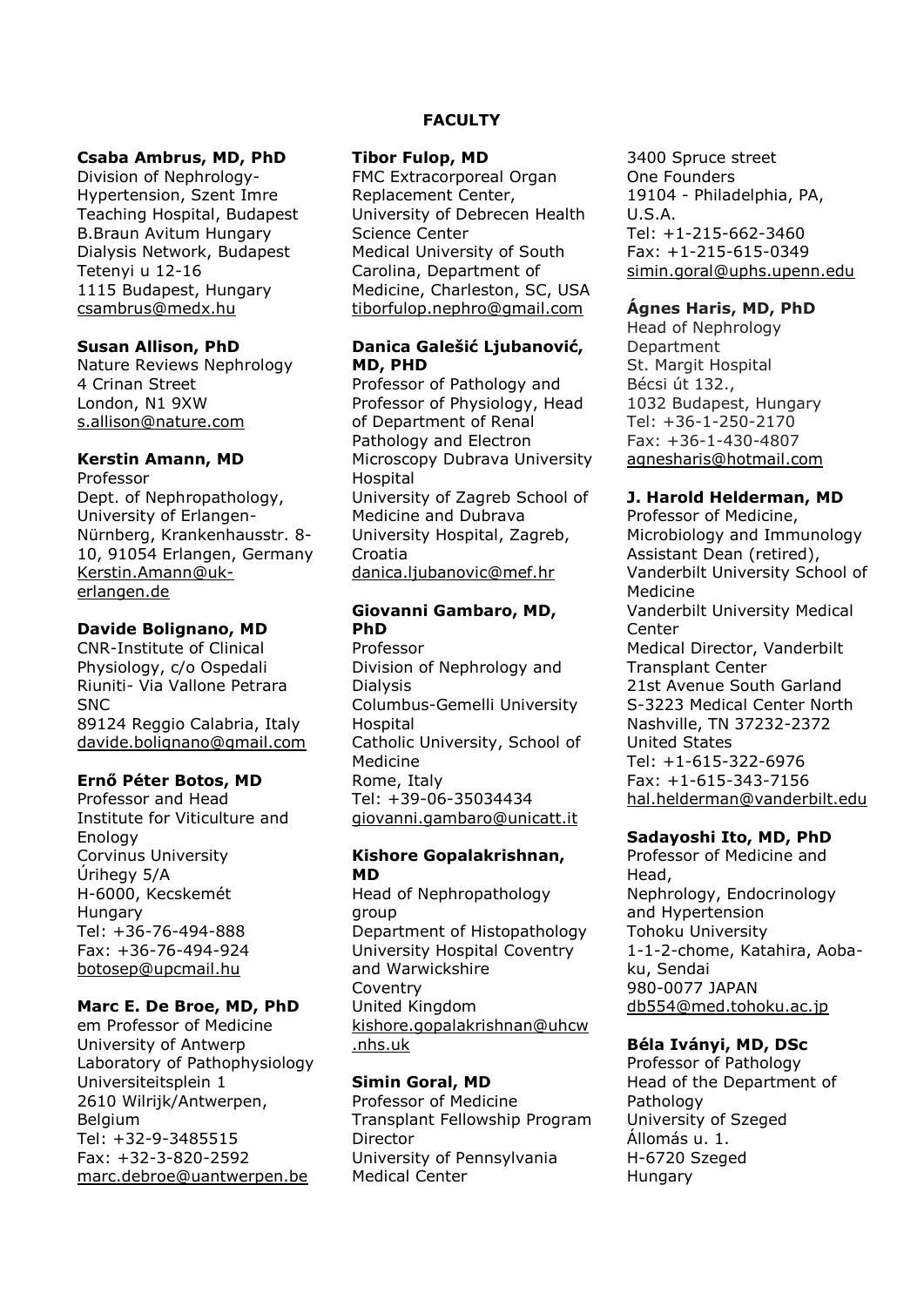Tel: +36-62-545-878 Fax: +36-62-545-868 [ivanyi.bela@med.u-szeged.hu](mailto:ivanyi.bela@med.u-szeged.hu)

#### **Rafael Kramann, MD**

Associate Professor of Medicine RWTH Aachen University Division of Nephrology and Clinical Immunology Pauwelsstr 30 52074 Aachen, Germany [rkramann@ukaachen.de](mailto:rkramann@ukaachen.de)

#### **Zoltán Máthé, MD, PhD, FRCSC**

Associate Professor of Surgery Chair of the Department of Transplantation and Surgery Semmelweis University Baross u. 23. H-1082 Budapest, Hungary Tel: +36-1-267-6000/80150 Fax: +36-1-317-2166 [mathe.zoltan@med.semmelwe](mailto:mathe.zoltan@med.semmelweis-univ.hu) [is-univ.hu](mailto:mathe.zoltan@med.semmelweis-univ.hu)

# **Miklos Z Molnar, MD, PhD,**

**FEBTM, FERA, FASN** Associate Professor of Medicine Division of Nephrology, Department of Medicine University of Tennessee Health Science Center Memphis, TN, USA [mzmolnar@uthsc.edu](mailto:mzmolnar@uthsc.edu)

# **Tibor Nadasdy, MD**

Professor of Pathology Director of Renal and Transplant Pathology The Ohio State University M018 Starling-Loving Hall; 320 W 10th Ave. Columbus, OH 43210 Tel: +1-614-293-9258 Fax:+1-614-293-4255 [tibor.nadasdy@osumc.edu](mailto:tibor.nadasdy@osumc.edu)

# **Zoltán Prohászka, MD, DSc**

Semmelweis University, 3rd Department of Medicine, Research Laboratory and George Füst Complement Diagnostic Laboratory [prohaszka.zoltan@med.semm](mailto:prohaszka.zoltan@med.semmelweis-univ.hu) [elweis-univ.hu](mailto:prohaszka.zoltan@med.semmelweis-univ.hu)

# **György Reusz, MD, PhD, DSc**

#### Professor

I. Department of Pediatrics Semmelweis University Bókay J. u. 53. H-1083 Budapest **Hungary** Tel: +36-1-324-7795 Fax: + 36-1-324-7795 [reusz.gyorgy@med.semmelwe](mailto:reusz.gyorgy@med.semmelweis-univ.hu) [is-univ.hu](mailto:reusz.gyorgy@med.semmelweis-univ.hu)

### **László Rosivall, MD, PHD, DSc Med, Med habil**

Professor of Pathophysiology Institute of Pathophysiology, International Nephrology Research and Training Center, Faculty of Medicine Semmelweis University, Budapest, Nagyvárad tér 4., 1089, Hungary Tel/Fax: +36-1-2100-100 [rosivall.laszlo@med.semmelw](mailto:rosivall.laszlo@med.semmelweis-univ.hu) [eis-univ.hu](mailto:rosivall.laszlo@med.semmelweis-univ.hu)

# **Brad H. Rovin, MD**

The Lee A. Hebert Distinguished Professor of Nephrology Director, Division of Nephrology Vice Chair for Research, Department of Internal Medicine The Ohio State University Wexner Medical Center 395 West 12th Ave., Ground Floor Columbus, OH 43210 [brad.rovin@osumc.edu](mailto:brad.rovin@osumc.edu)

# **Fumitoshi Satoh, MD, PhD**

Division of Clinical Hypertension, Endocrinology and Metabolism Tohoku University Graduate School of Medicine; Tohoku University Hospital Sendai, Japan [fsatoh@med.tohoku.ac.jp](mailto:fsatoh@med.tohoku.ac.jp)

# **Ágoston Szél, MD**

President of Semmelweis University 1088 Budapest, Üllői út 26.

Tel: +36-1-459-1500 [rektor@semmelweis-univ.hu](mailto:rektor@semmelweis-univ.hu)

# **Jens Titze, PD Dr. med.**

Associate Professor of Medicine and Molecular Physiology & Biophysics; Vanderbilt University Electrolyte and Circulation Research, Department for Nephrology and Hypertension, Friedrich-Alexander-University of Erlangen-Nuremberg, Germany Division of Clinical Pharmacology P435F Medical Research Building IV Vanderbilt University Medical Center Nashville, TN 37232 Tel: +1-615-343-1401 [jens.m.titze@Vanderbilt.Edu](mailto:jens.m.titze@Vanderbilt.Edu)

# **Tibor Tóth, MD, PhD**

Consultant pathologist Department of Histopathology Addenbrooke's Hospital Cambridge United Kingdom [tibor.toth@addenbrookes.co.u](mailto:tibor.toth@addenbrookes.co.uk) [k](mailto:tibor.toth@addenbrookes.co.uk)

#### **Tivadar Tulassay, MD, PhD, DSc**

Professor of Medicine Immediate Past President of the Semmelweis University Head of the I. Department of **Pediatrics** Semmelweis University Bókay J. u. 53. H-1083 Budapest **Hungary** Tel: +36-1-314-2858 Fax: +36-1-303-6077 [tulassay.tivadar@med.semmel](mailto:tulassay.tivadar@med.semmelweis-univ.hu) [weis-univ.hu](mailto:tulassay.tivadar@med.semmelweis-univ.hu)

#### **Raymond Vanholder, MD, PhD**

Prof Em, Nephrology Section, Department of Internal Medicine, Ghent University Hospital, Gent, Belgium Tel: +32-475612751 [raymond.vanholder@ugent.be](mailto:raymond.vanholder@ugent.be)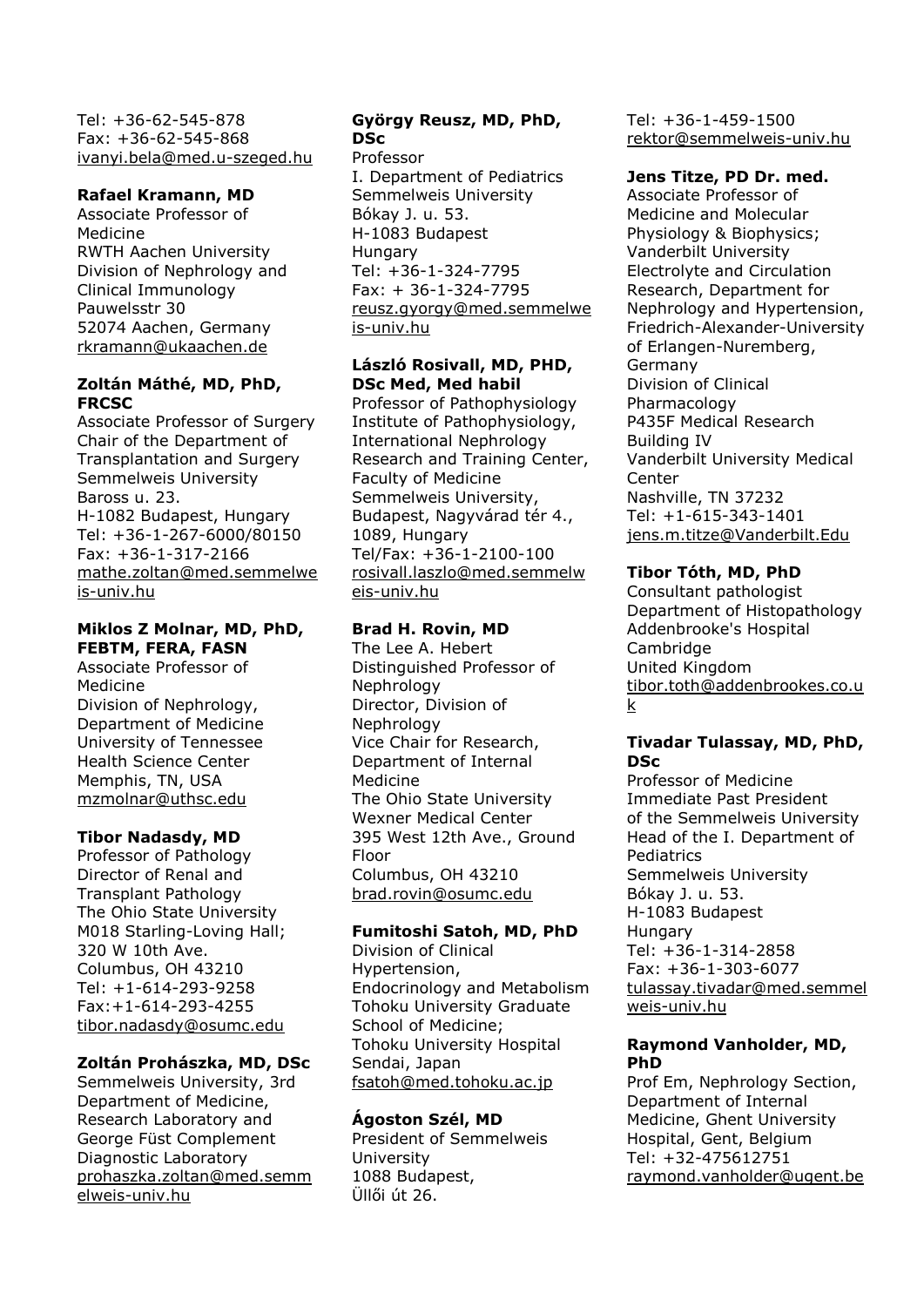#### **Andrzej Wiecek, MD, PhD** Professor

Head of the Dept. of Nephrology, Transplantation and Internal Medicine Medical University of Silesia, Francuska 20-24 Str.

40-027 Katowice, Poland Tel: +48-32-255-2695, Fax: +48-32-255-3726 [awiecek@sum.edu.p](mailto:awiecek@sum.edu.pl)

# **Per Åke Zillén, DDS**

Sickla Allé 41 SE-131 65 Nacka Sweden Tel: +46722519008 [perake.zillen@ownit.nu](mailto:perake.zillen@ownit.nu)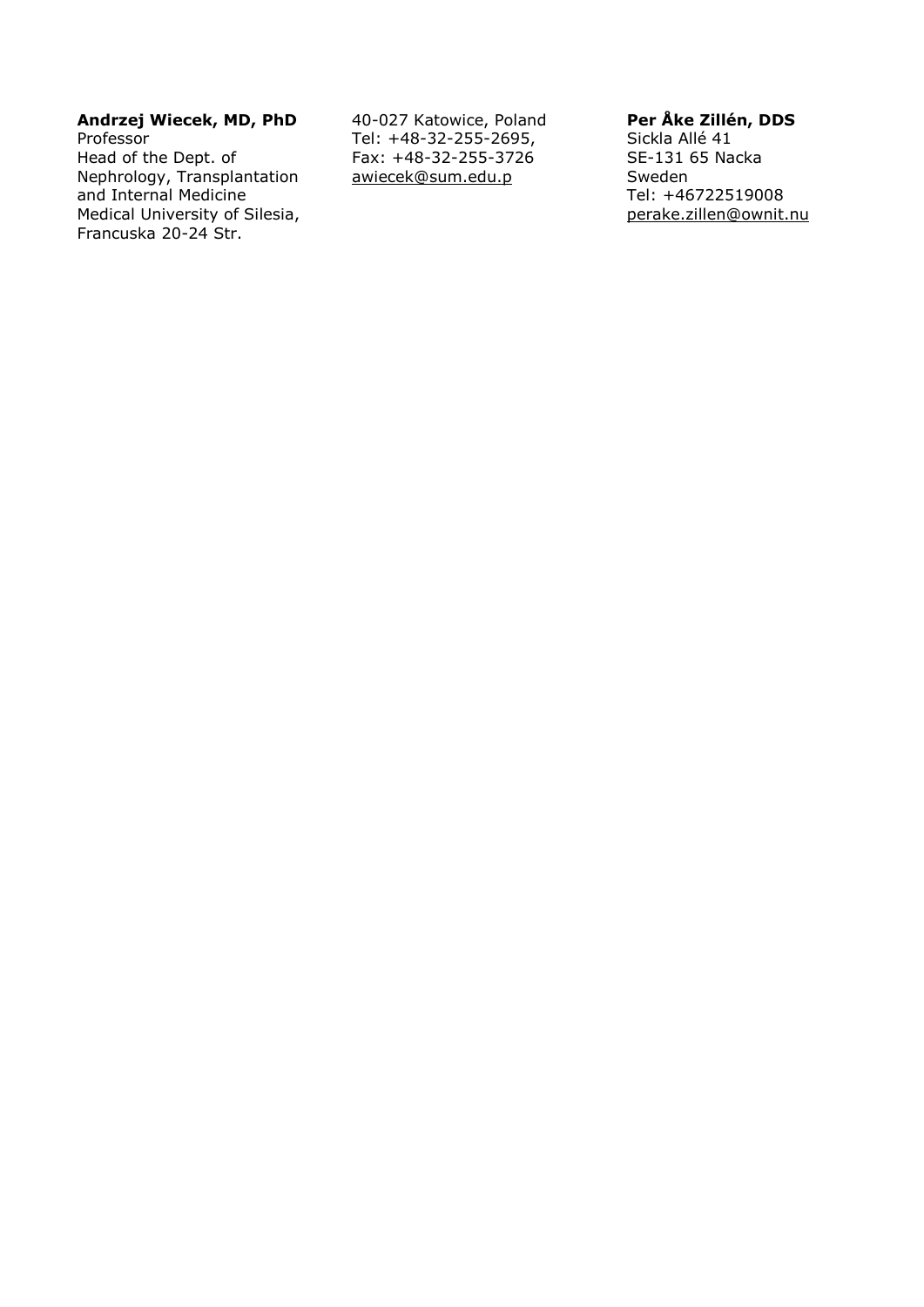#### **PROGRAM**

# **AUGUST 26 (Saturday)**

| $08:00 - 09:00$ | <b>REGISTRATION</b>                       |
|-----------------|-------------------------------------------|
|                 | Venue:                                    |
|                 | Department of Transplantation and Surgery |
|                 | <b>Semmelweis University</b>              |
|                 | Baross street 23.                         |
|                 | 1082 Budapest                             |

#### *OPENING*

#### **09:00 – 09:30 Welcome Addresses and Official Opening L. Rosivall**, President of the Hungarian Kidney Foundation **A. Wiecek**, Immediate Past President of the European Renal Association – European Dialysis and Transplant Association **Á. Szél**, President of the Semmelweis University, Budapest **T. Tulassay**, President of the Society of Hungarian Pediatric Nephrology, Budapest **Gy. Reusz**, President of Hungarian Nephrological Society, Budapest **Z. Máthé**, Chair of the Department of Transplantation and Surgery, Semmelweis University

#### *BASIC SCIENCE*

*Moderator:*

| $10:00 - 10:40$ | <b>The Other Perspectives</b> |
|-----------------|-------------------------------|
|                 | <b>Discussion</b>             |
|                 | Per Åke Zillén, Sweden        |

- 10:40 11:20 **News in Salt Business** Discussion *Jens Titze, U.S.A.*
- 11:20 12:00 **Decisive Role of Urea Metabolism for Sodium Balance** Discussion *Jens Titze, U.S.A.*

#### 12:00 – 12:45 **Lunch**

12:45 – 13:25 **Biomarkers in Kidney Diseases** Discussion *Brad H. Rovin, U.S.A.*

#### *Moderator:*

- 13:25 14:05 **Cellular Origin of Kidney Fibrosis and Roads Towards an Antifibrotic Therapy** Discussion *Rafael Kramann, Germany*
- 14:05 14:45 **Role of Adventitial Progenitor Cells in Vascular Homeostasis and Calcification** Discussion *Rafael Kramann, Germany*
- 14:45 15:15 **Coffee Break**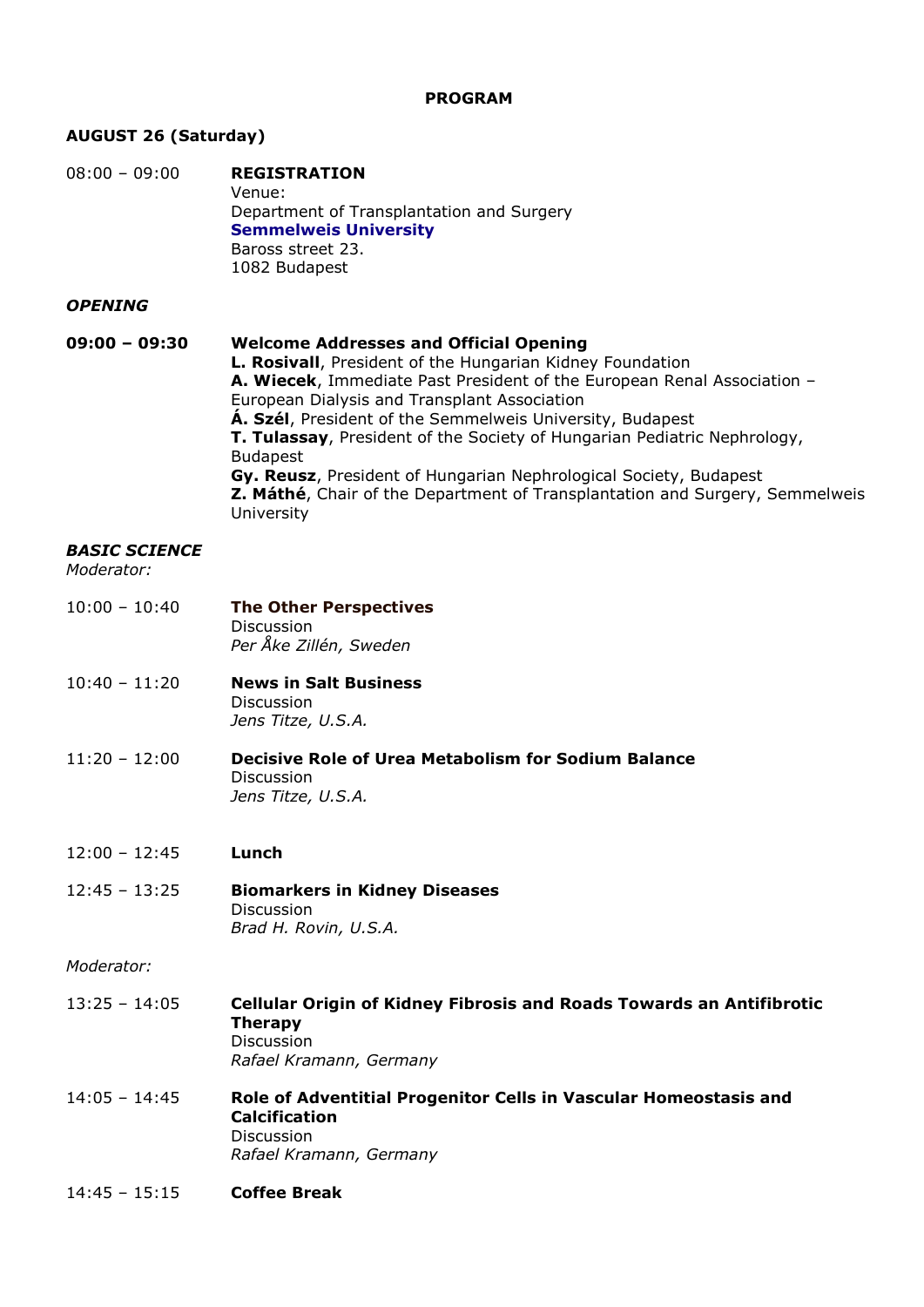- 15:15 15:55 **Serum Uric Acid and Urinary pH as Risk Factors of CKD and CVD** Discussion *Sadayoshi Ito, Japan*
- 15:55 16:35 **Primary aldosteronism - A 2017 update for nephrologists** Discussion *Fumitoshi Satoh, Japan*
- 16:35 17:15 **Challenges and Tricks of Successful Publication** Discussion *Susan Allison, UK*
- **18:30 – 21:30 15TH INTERNATIONAL SYMPOSIUM ON WINE AND HEALTH in conjunction with the 24th Budapest Nephrology School**

**Venue**: Mercure Budapest Korona - 1053 Budapest, Kecskeméti u. 14.

- 18:30 19:00 **Elaboration and Presentation of Hungarian Wines** *Ernő Péter Botos, Hungary*
- 19:00 21:30 **Dinner – Meet the Professors** Special Hungarian Dishes Selected Quality Wines from the Best Known Hungarian Cellars

# **AUGUST 27 (Sunday)**

# *CLINICAL NEPHROLOGY*

*Moderator:*

08:30 – 09:10 **Quo Vadis Clinical Nephrology?** Discussion *Andrzej Wiecek, Poland* 09:10 – 09:50 **Reducing the Costs of CKD: a Plea for Primary Prevention** Discussion *Raymond Vanholder, Belgium* 09:50 – 10:30 **Lessons Learned from Failed Trials** Discussion *Brad H. Rovin, U.S.A.* 10:30 – 11:00 **Coffee Break** *Moderator:*  11:00 – 11:40 **Clinical Guidance in Rare Kidney Diseases: Time to Revisiting Research Methodology?** Discussion *Davide Bolignano, Italy* 11:40 – 12:20 **News in Pediatric Nephrology**  Discussion *György Reusz, Hungary* 12:20 – 13:20 **Lunch** *Moderator:*  13:20 – 14:00 **Care for Chronic Renal Patients – Role of Multidisciplinary Approach** Discussion *Ágnes Haris, Hungary*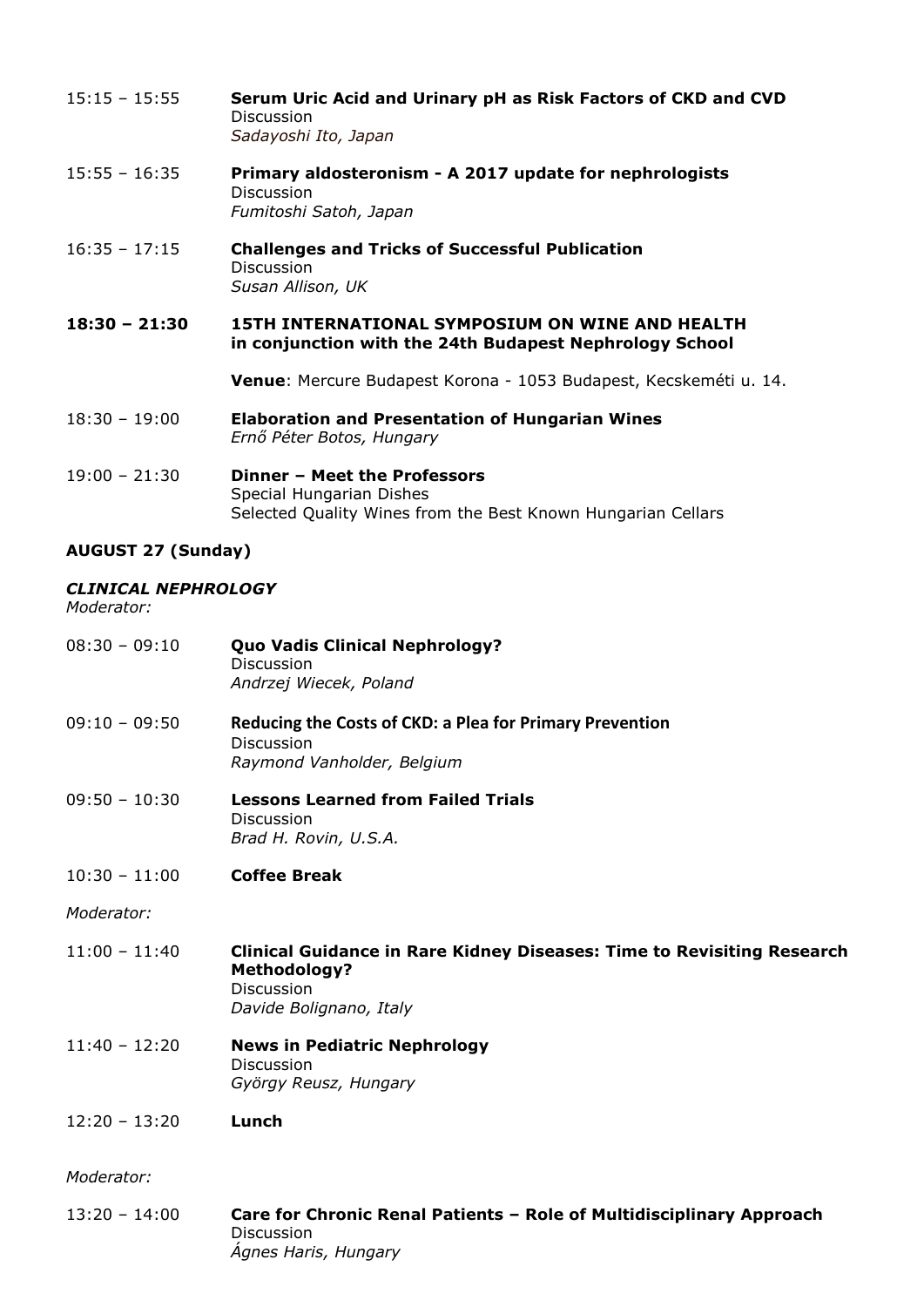| $14:00 - 14:40$ | Management of a Recipient with a Failed Kidney Transplant<br>Discussion<br>Simin Goral, U.S.A.      |
|-----------------|-----------------------------------------------------------------------------------------------------|
| $14:40 - 15:20$ | HBV, HCV, HIV and Kidney Transplantation<br><b>Discussion</b><br>Simin Goral, U.S.A.                |
| $15:20 - 15:40$ | <b>Coffee Break</b>                                                                                 |
| $15:40 - 16:20$ | <b>Update on Transplant Glomerulopathy</b><br><b>Discussion</b><br>Miklos Z. Molnar, U.S.A./Hungary |
| $16:20 - 17:00$ | <b>New Trends in Transplantation</b><br><b>Discussion</b><br>Zoltán Máthé, Hungary                  |
| $17:00 - 18:00$ | <b>Buffet</b>                                                                                       |
| $17:30 - 18:00$ | Visit of the Historical Building of the Semmelweis University                                       |
| $20:00 - 21:00$ | "MEET THE PROFESSORS AND BUDAPEST" BOAT TOUR ON THE DANUBE                                          |

# **AUGUST 28 (Monday)**

# *CLINICAL NEPHROLOGY*

*Moderator:* 

| $09:15 - 10:00$ | <b>Chronic Consequences of Kidney Ischemia</b><br><b>Discussion</b><br>Andrzej Wiecek, Poland                                                  |
|-----------------|------------------------------------------------------------------------------------------------------------------------------------------------|
| $10:00 - 10:45$ | <b>Tubular and Genetic Disorders Associated with Kidney Stones</b><br>Discussion<br>Giovanni Gambaro, Italy                                    |
| 10:45-11:30     | <b>Treatment of Nephrotic Syndrome</b><br><b>Discussion</b><br>Brad H. Rovin, U.S.A.                                                           |
| $11:30 - 12:00$ | <b>DEMONSTRATION AND EXERCISE INVOLVING PARTICIPANTS - HEALTH</b><br><b>CULTIVATING CHI KUNG AND TAI CHI</b><br><b>Coffee Break</b>            |
| Moderator:      |                                                                                                                                                |
| $12:00 - 12:45$ | Kidney Stone Diseases and Glycaemic Statuses: Focus on the Latest<br><b>Clinical Evidences</b><br><b>Discussion</b><br>Giovanni Gambaro, Italy |
| $12:45 - 13:30$ | <b>Overdiagnosis and Underdiagnosis of CKD</b><br>Discussion<br>Marc E. De Broe, Belgium                                                       |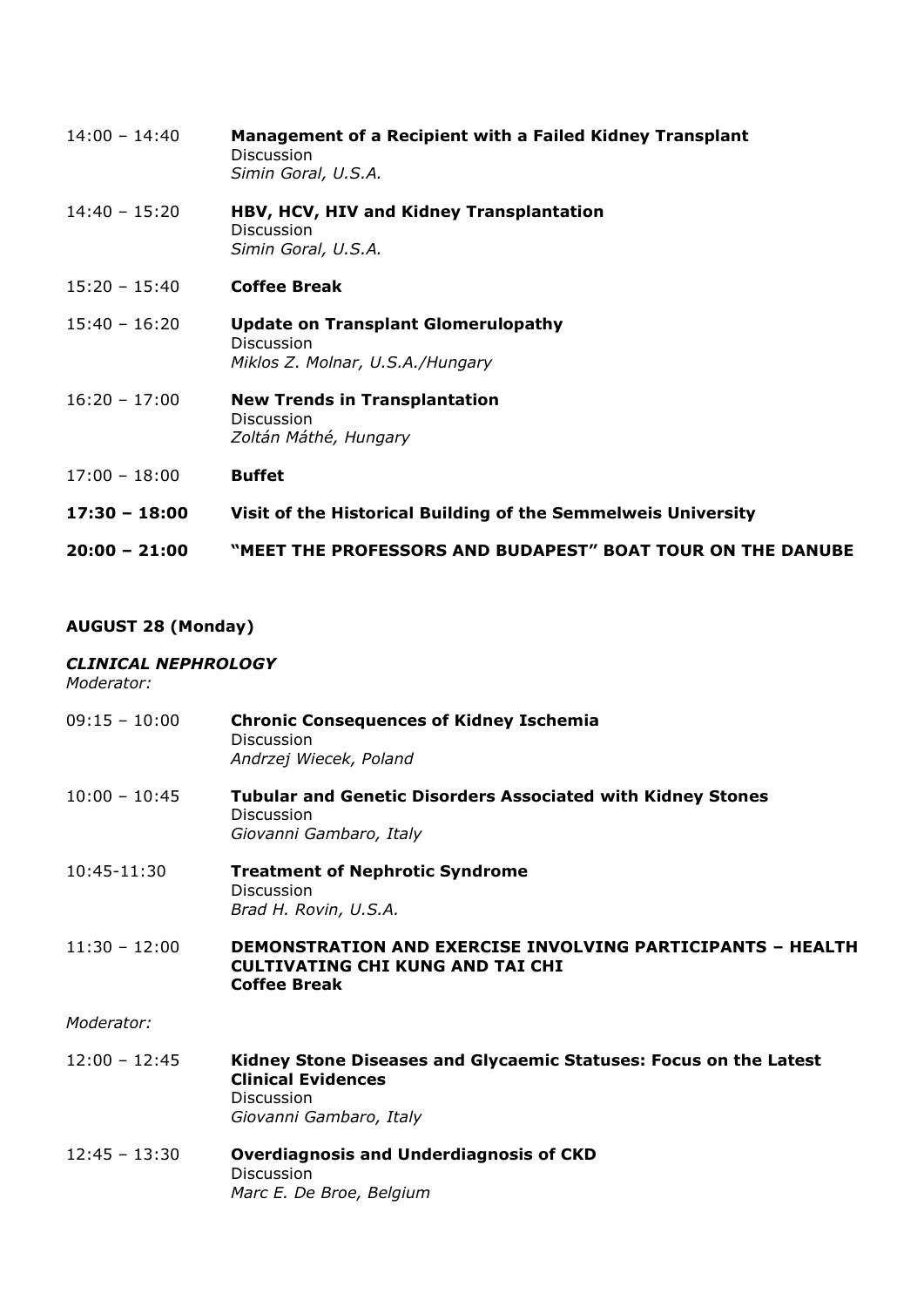| $13:30 - 14:30$ | Lunch                                                                                                                                                     |
|-----------------|-----------------------------------------------------------------------------------------------------------------------------------------------------------|
| Moderator:      |                                                                                                                                                           |
| $14:30 - 15:15$ | <b>Transition of Care from Prelude to Renal Replacement Therapy in Chronic</b><br><b>Kidney Disease</b><br>Discussion<br>Miklos Z. Molnar, U.S.A./Hungary |
| $15:15 - 16:00$ | <b>Differential Diagnosis of Haemolytic Uraemic Syndrome</b><br><b>Discussion</b><br>Zoltán Prohászka, Hungary                                            |
| $16:00 - 16:15$ | <b>Coffee Break</b>                                                                                                                                       |
| $16:15 - 17:00$ | <b>Publication on Budapest Nephrology School - Group Experience</b><br><b>Discussion</b><br>Susan Allison, UK                                             |
| $17:00 - 17:15$ | 4th Renal Rubik's Cube Show and Competition                                                                                                               |
| $17:00 - 18:00$ | <b>Buffet</b>                                                                                                                                             |
| $20:00 - 21:00$ | <b>ORGAN CONCERT</b><br>Venue: St. Stephen's Basilica<br>1051 Budapest, St. Stephen square                                                                |
|                 |                                                                                                                                                           |

# **AUGUST 29 (Tuesday)**

# *TRANSPLANTATION*

*Moderator:* 

- 08:40 09:20 **Recurrent Disease in the Transplant** Discussion *J. Harold Helderman, U.S.A.*
- 09:20 10:00 **Belatacept in Practice** Discussion *J. Harold Helderman, U.S.A.*

# *CLINICAL NEPHROLOGY*

- 10:00 10:15 **Coffee Break**
- 10:15 10:55 **Uremic Toxins, Microbiome** Discussion *Raymond Vanholder, Belgium*
- 10:55 11:35 **Treatment of ANCA Vasculitis** Discussion *Brad H. Rovin, U.S.A.*
- 11:35 12:15 **Chronic Interstitial Nephritis in Agricultural Communities -Etiology, Epidemiology** Discussion *Marc E. De Broe, Belgium*
- 12:15 13:15 **Lunch**
- 14:00 18:00 **SIGHTSEEING TOUR, VISIT OF PARLIAMENT**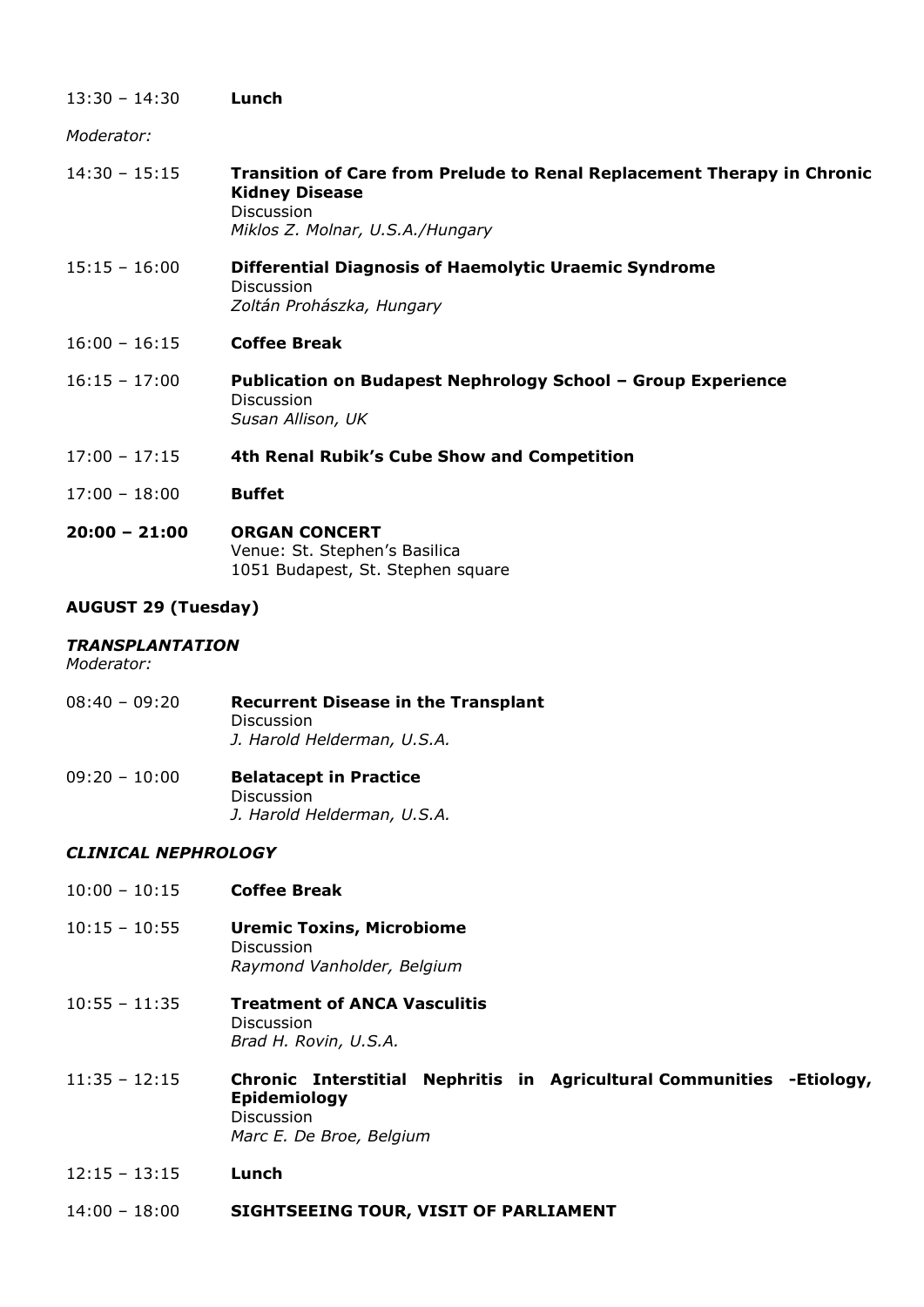# **AUGUST 30 (Wednesday)** *Venue:* **B. Braun Avitum, Aesculap Academy**

#### *RENAL PATHOLOGY*

*Moderator:* 

| $09:00 - 09:45$ | <b>Tubulointerstitial Nephritis</b><br>Discussion<br>Béla Iványi, Hungary                                                                                                        |
|-----------------|----------------------------------------------------------------------------------------------------------------------------------------------------------------------------------|
| $09:45 - 10:30$ | Complement Associated Glomerular Injuries: A pathophysiologic/Genetic<br><b>Classification away from Pattern Recognition</b><br>Discussion<br>Danica Galesic Ljubanovic, Croatia |
| $10:30 - 11:00$ | <b>Coffee Break</b>                                                                                                                                                              |
| Moderator:      |                                                                                                                                                                                  |
| $11:00 - 11:45$ | <b>Infection-Related Glomerulonephritis</b><br>Discussion<br>Tibor Nadasdy, U.S.A.                                                                                               |
| $11:45 - 12:30$ | C1q Nephropathy - the Diverse Disease<br>Discussion<br>Danica Galesic Ljubanovic, Croatia                                                                                        |
| $12:30 - 13:30$ | Lunch                                                                                                                                                                            |
| Moderator:      |                                                                                                                                                                                  |
| $13:30 - 14:15$ | <b>Monoclonal Gammopathies and the Kidney</b><br>Discussion<br>Tibor Nadasdy, U.S.A.                                                                                             |
| $14:15 - 15:00$ | <b>Thrombotic Microangiopathies (TMA)</b><br>Discussion<br>Tibor Nadasdy, U.S.A.                                                                                                 |
| $15:00 - 15:30$ | <b>Coffee Break</b>                                                                                                                                                              |
| Moderator:      |                                                                                                                                                                                  |
| $15:30 - 16:15$ | Lupus Nephritis: an Update on Classification Schemas and New Insights<br>into Pathogenesis<br>Discussion<br>Kerstin Amann, Germany                                               |
| $16:15 - 17:00$ | <b>Role of Genetics in Renal Diagnosis</b><br>Discussion<br>Kerstin Amann, Germany                                                                                               |

**17:00 – 19:00 Farewell Reception – POSTER Discussion**